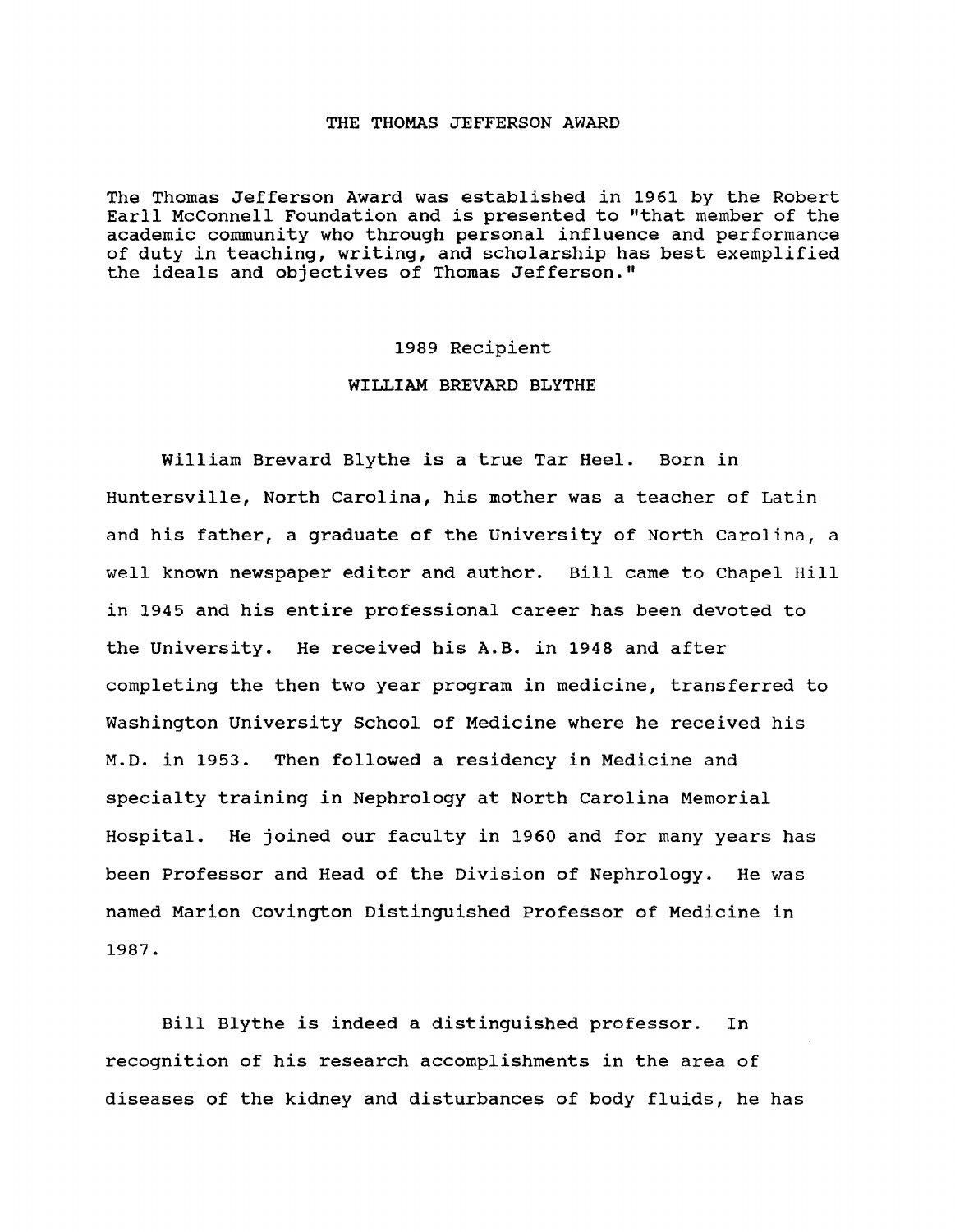been elected to membership in honorary societies. His advice and counsel have been sought by the National Institutes of Health, the National Kidney Foundation, the North Carolina state Board of Health, and the American College of Physicians. He is the only University of North Carolina alumnus to have served as president of the Medical Alumni Association while an active member of the faculty. In 1987 he received the Association's Distinguished Faculty Award.

He excels as a physician and teacher. He is a doctor's doctor with a vast store of medical knowledge but is remarkably sensitive to the personal needs of the patient, a physician exemplar. He is a stimulating and, at times, provocative teacher in the classroom and at the bedside. For good reason, he received the Medical School's Excellence in Teaching Award in 1985.

But his involvement and contributions are not limited to the health sciences and he is well known on the main campus. Fulfilling the Jeffersonian ideal of public service, he has been a member of the Chancellor's Advisory Committee, the Honorary Degrees and Special Awards Committee, the Financial Exigency Committee, the Committee on University Government, and the Established Lectures Committee.

Again in the Jeffersonian tradition, the written word is very important to Bill. He has long served on the Board of